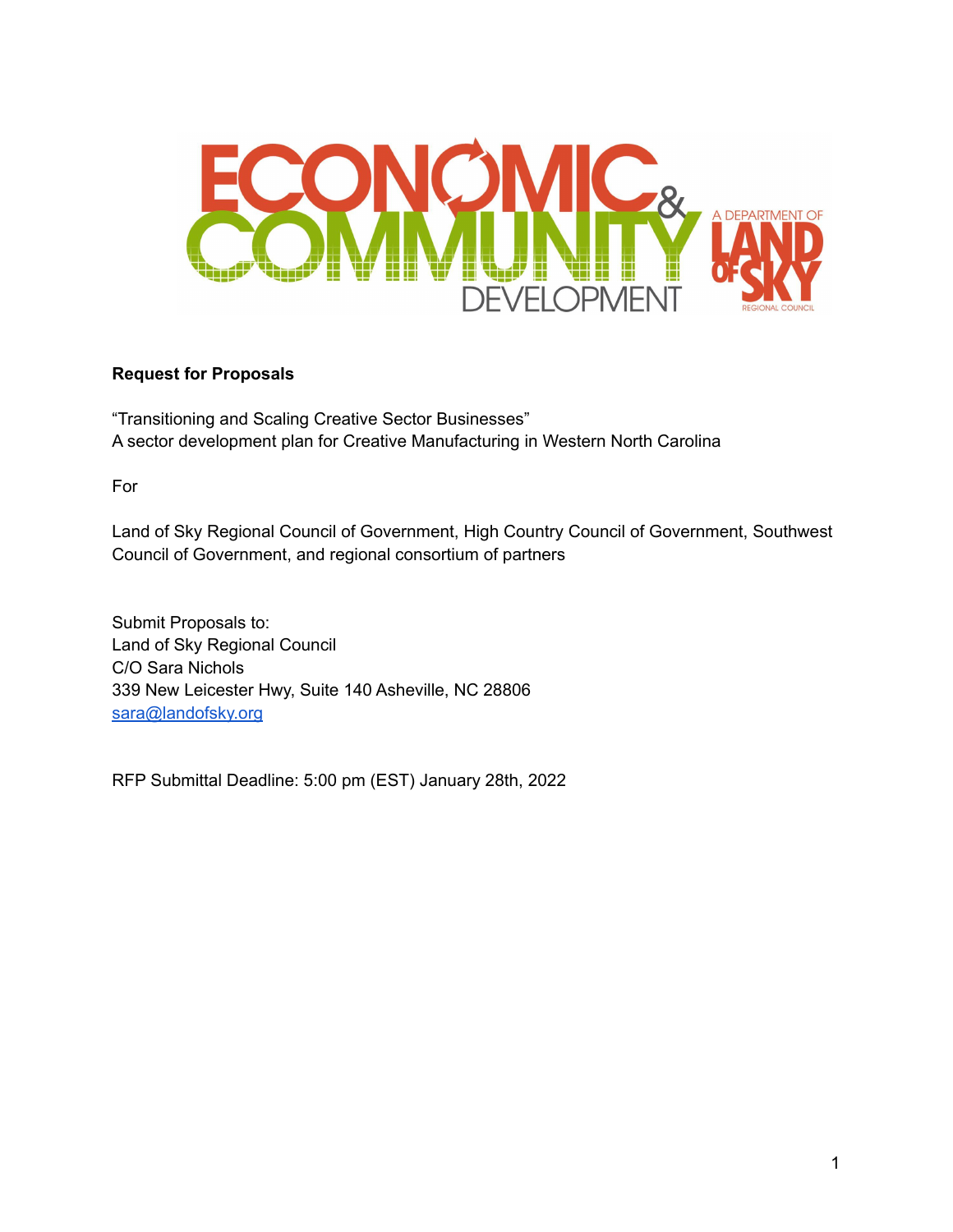**Mission**- To cultivate and develop the creative sector manufacturing industry in Western North **Carolina** 

## **Overview:**

Land of Sky Regional Council was awarded funding to support the development of a regional plan to support and scale creative sector manufacturing businesses in Western North Carolina. This project seeks to target increased coordination between economic development specialists to arts sector organizations, identify gaps to support scaling manufacturing creative sector businesses, support workforce needs in the region, and develop best practices to transform microentrepreneurs into employers.

Developing emerging opportunities is a goal of all three Local Development Districts (LDDs) in Western North Carolina and this sector is growing almost 5% faster in the WNC region than other parts of the country. Due to the nature of this growth, the creative sector has caught the attention of economic development organizations across the region and the need for sector development is apparent. Some have worked to help support the needs of this community while others are curious about what those next steps should be. With the sector's potential capacity for rural growth our partners are interested in seeing what their area can do to leverage the creative sector.

Each of the LDDs have regional or economic development plans that call for a talented workforce and a healthy community. This project will dovetail with the existing strategies of each LDD, as well as benefit regional workers, businesses, and regional organizations working to move the needle on scaling creative sector businesses.

Counties included in this project are: Madison, Henderson, Buncombe, Yancey, Transylvania, Haywood, Graham, Swain, Cherokee, Clay, Mitchell, Macon, and Jackson.

Land of Sky Regional Council, in partnership with the Southwestern Commission Council of Governments, High Country Council of Governments, and other regional partners, is initiating this Request for Proposals(RFP) process for a professional consultant (the "Consultant") qualified to plan, execute, and deliver a report to identify points of collaboration of shared regional priorities from a business perspective.

The desired consultant must have experience and expertise with economic development strategic planning best practices and/or creative sector businesses. The consultant should have a strong and demonstrable background in developing targeted clusters in rural and urban areas.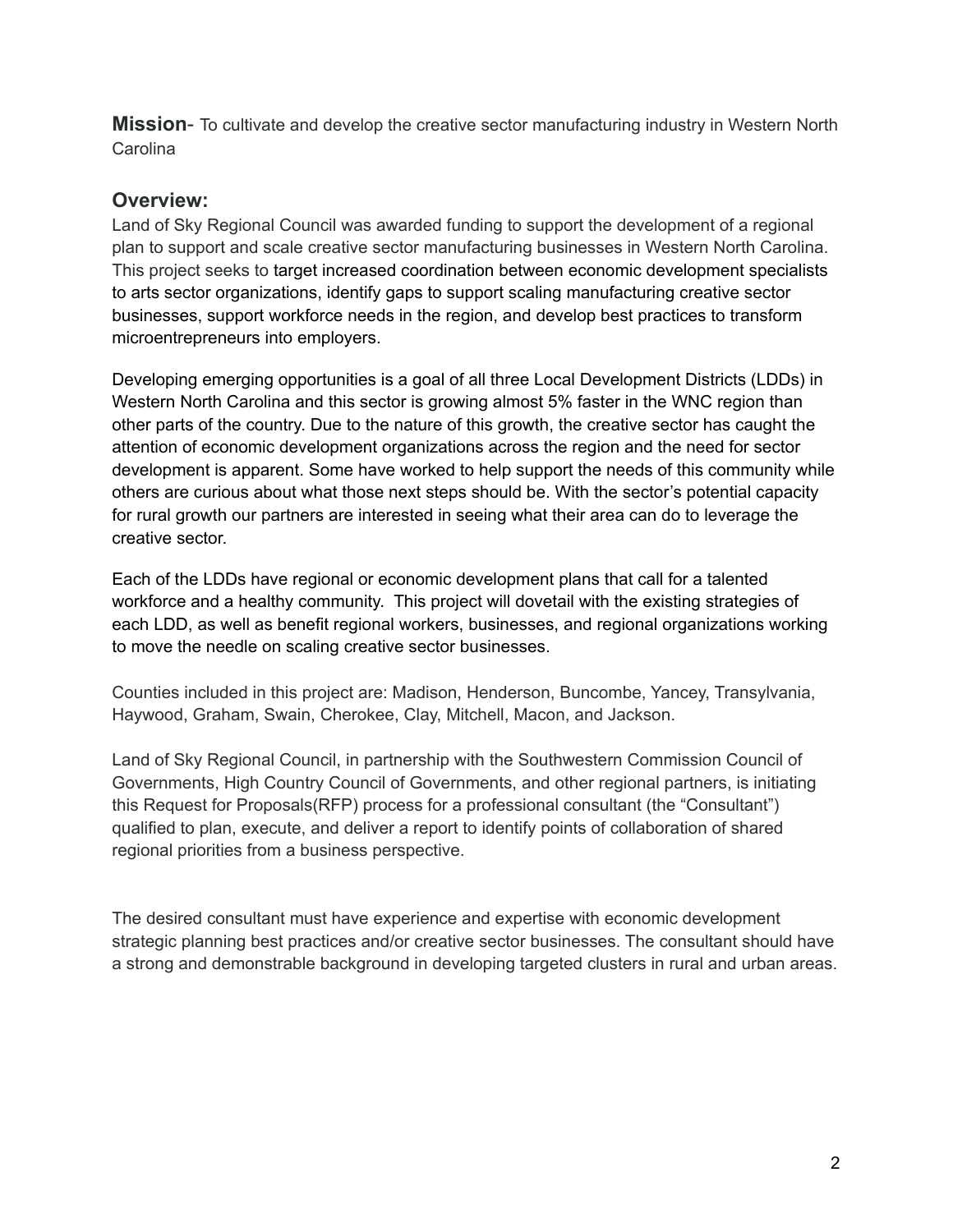### **PROJECT CONTEXT**

#### LAND OF SKY REGION'S BACKGROUND

Land of Sky Regional Council is a State of North Carolina regional organization representing a four county area that includes Buncombe, Henderson, Madison and Transylvania Counties. For the purposes of this project, the region also includes Haywood, Swain, Graham, Cherokee, Clay, Jackson, Macon, Yancey, and Mitchell counties.

Land of Sky Regional Council is one of 16 regional councils in the State of North Carolina and works with local governments, state, and federal agencies to meet the region's needs on a wide range of governance issues, including, local and regional land use, environmental and transportation planning, administration, aging and workforce development services, and economic program development.

#### This project strategically partners with:

*High Country Council of Governments, Southwestern Commission Council of Governments, Asheville Area Arts Council, Western Arts Agencies of North Carolina, Mountain BizWorks, Blue Ridge Natural Heritage Area, and others.*

### **The Project-**

The Western North Carolina region was declared a National Heritage Area by Congress in 2003, Western North Carolina is known for its entrepreneurial strength in the creative arts. Currently, the region hosts over 18,000 creative sector jobs. Unrealized potential exists in the local arts industry with a multitude of scalable businesses that need support to grow. This proposal is seeking a consultant to support the development of a regional plan to develop and scale the regional manufacturing industry.

The number of jobs in the creative sector has grown 3.4% in the past year and the arts industry is critical to the region's overall tourism ecosystem. However, entrepreneurs in the arts industry don't always benefit. Despite the \$319M in annual earnings, individually these small business owners earn 15% less than the regional average. Due to this dichotomy, many of these small business owners are forced to survive on government subsidies or seek other forms of employment.

Many of these microbusinesses create scalable products that could provide culturally authentic employment for a local workforce trained by high-quality regional educational programs and drawn to the area's quality of life. This initiative aims to unlock the potential of the arts economy by increasing the average wage for artists, reducing unemployment and further establishing the region's reputation as an entrepreneurial hub for artists.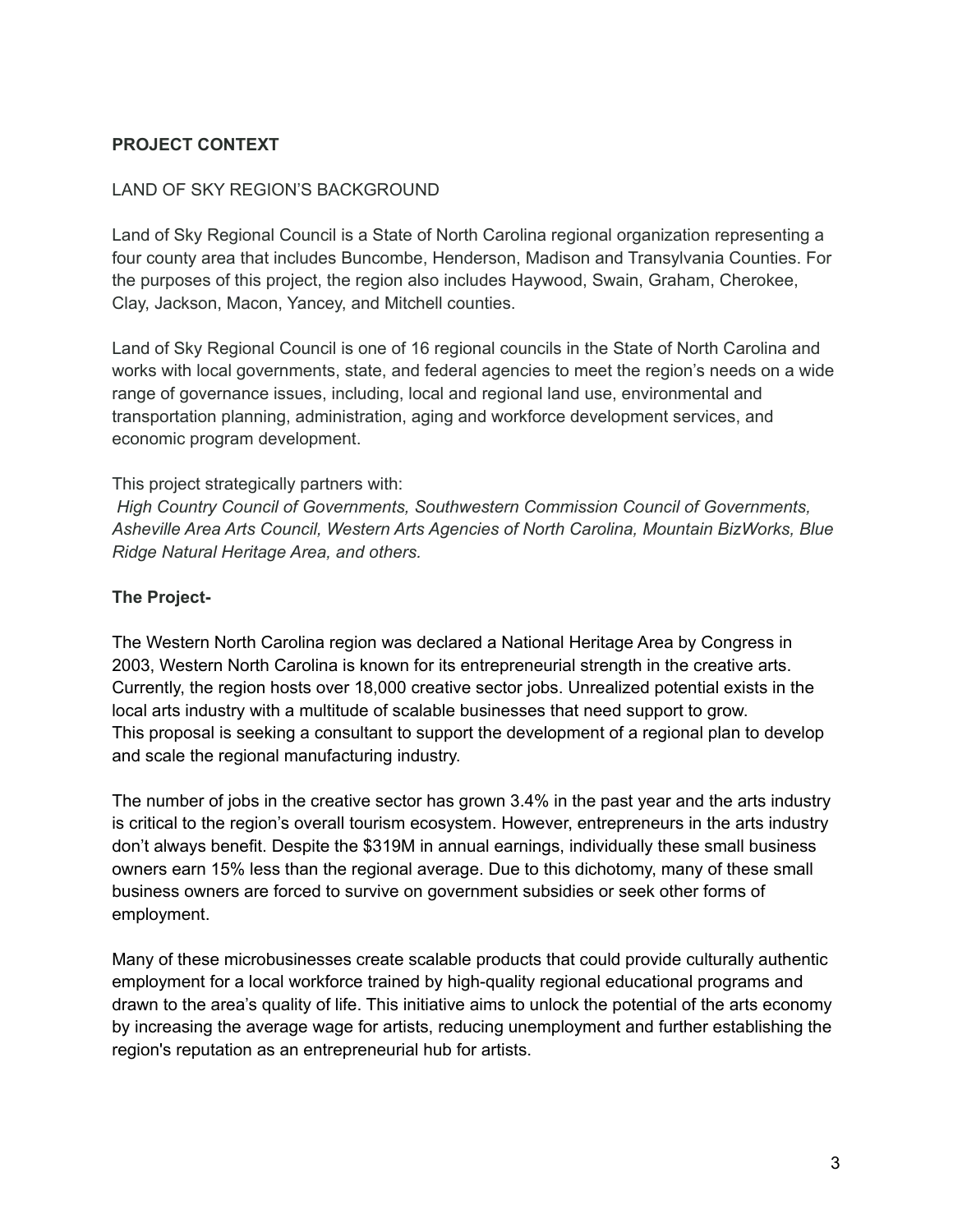We are seeking a strategic assessment of the creative manufacturing industry, and emerging opportunities for industry workforce alignment in the region.

# **Scope of Work Overview**:

The "consultant" will be tasked on data gathering, community outreach, graphic design, mapping, and regional engagement for a scaling creative manufacturing business development plan for Western North Carolina.

The work will focus on addressing:

- Identify wrap-around support needs for creative sector businesses
- Interviewing mid-sized creative sector manufacturing companies across the country for desired location information
- Identify and map spaces in the region for creative industry cluster locations
- Research incubator/spec buildings and other needs for scalable creative sector businesses
- Highlight and research development advantages from companies that have been able to scale in this industry
- Develop strategies around markets and supply chain potential for the region to aid creative sector businesses to participate in a global marketplace
- Lay groundwork for conversations around joint marketing strategies to get connected in the marketplace
- Host regional conversations with creative entrepreneurs and other arts agencies about needs/desires to grow the sector into a competitive marketplace
- Identify creative entrepreneurs in the region poised for growth and connect them with available services
- Think past county lines for creative sector regional economy
- Identify and lay the groundwork for the need for a consortium to help drive implementation strategies
- Quantify potential workforce numbers in the creative sector
- Connect the linkage and commonalities between manufacturing and art to help rebrand the concept of manufacturing
- Recognize historical, cultural, and economic significance in the area of our creative sector
- Partner with business support services to customize educational needs for creative sector businesses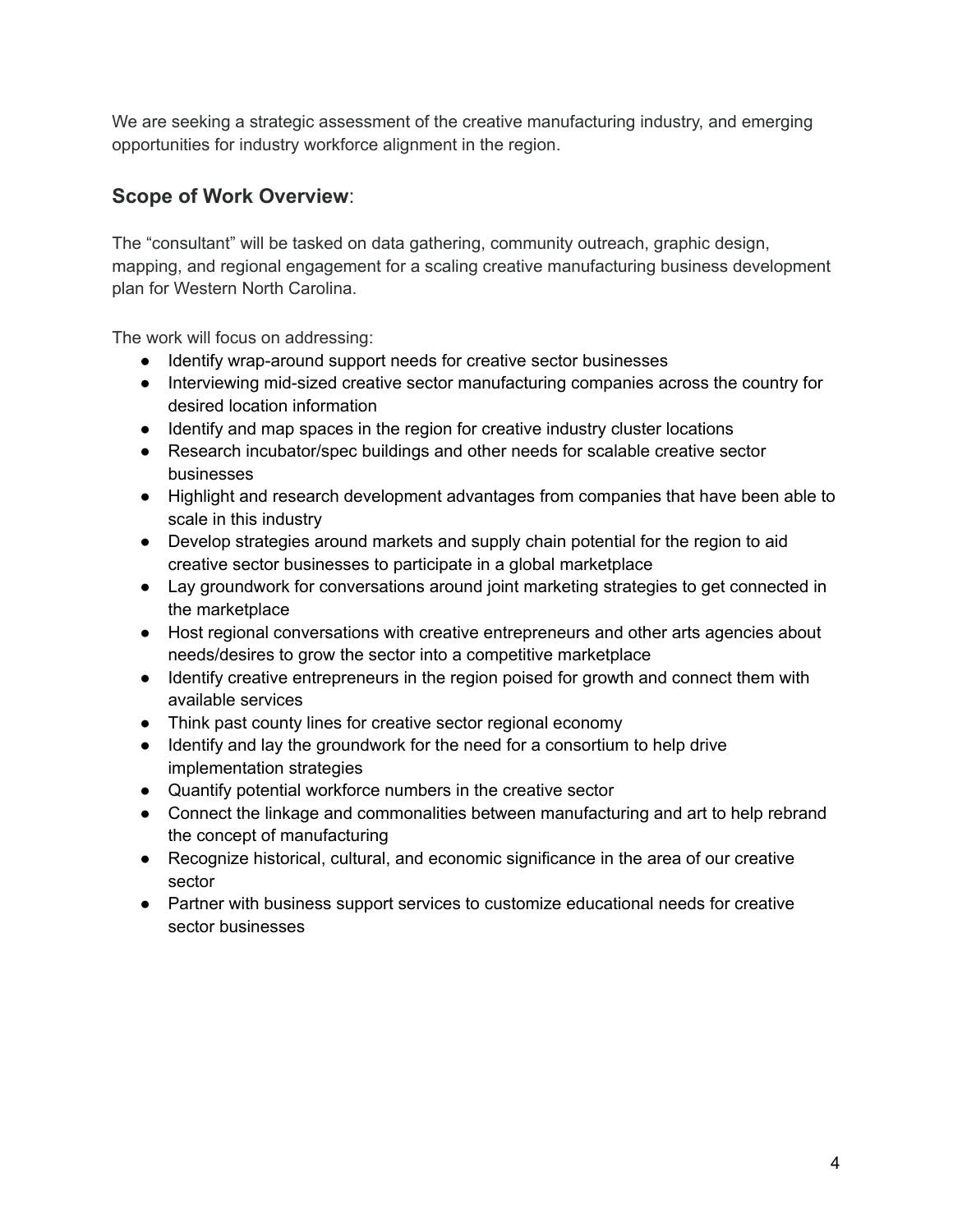## **PROPOSAL EVALUATION**

Consultants responding to this RFP will be evaluated on the following basis:

30% Technical skills and staff\team expertise.

30% Proposed approach and plan of work, understanding of the issues and requested elements of project scope, including desired outcomes.

30% Past record of performance, experience, and actual prior Strategic Economic Plan experience and Communications and Marketing consulting.

10% Proposed Budget.

Land of Sky Regional Council reserves the right to reject any and all proposals received as a result of this solicitation, to negotiate with any qualified source, to waive any formality and any technicalities, or to cancel in part or in its entirety this RFP if it is in the best interests of the Council. This solicitation in no way obligates the Council to award a contract. If deemed necessary, a shortlist of qualified consultants may be selected from those who submitted proposals for follow-up interviews.

The Council reserves the right to seek clarification of any proposal submitted. Based on the review of the Statement of Qualifications, and the interview if applicable, the RFP Committee will make a recommendation to the Council on a preferred consultant.

### **RFP SCHEDULE**

This timetable is for the respondent's information. Project constraints may cause these dates to change.

| <b>RFP Available</b>                     | January 4th, 2022  |
|------------------------------------------|--------------------|
| <b>Proposal Questions/ Inquiries due</b> | January 24th, 2022 |
| Proposals due                            | January 28th, 2022 |
| <b>Consultant Selected</b>               | February 4th, 2022 |
| <b>Contract Commencement</b>             | October 15th, 2022 |

### **BUDGET**

Grant funding for this project are approximately \$50,000. Please provide budgetary documentation with the proposal.

This project is generously funded through Appalachian Regional Commission and Dogwood Health Trust.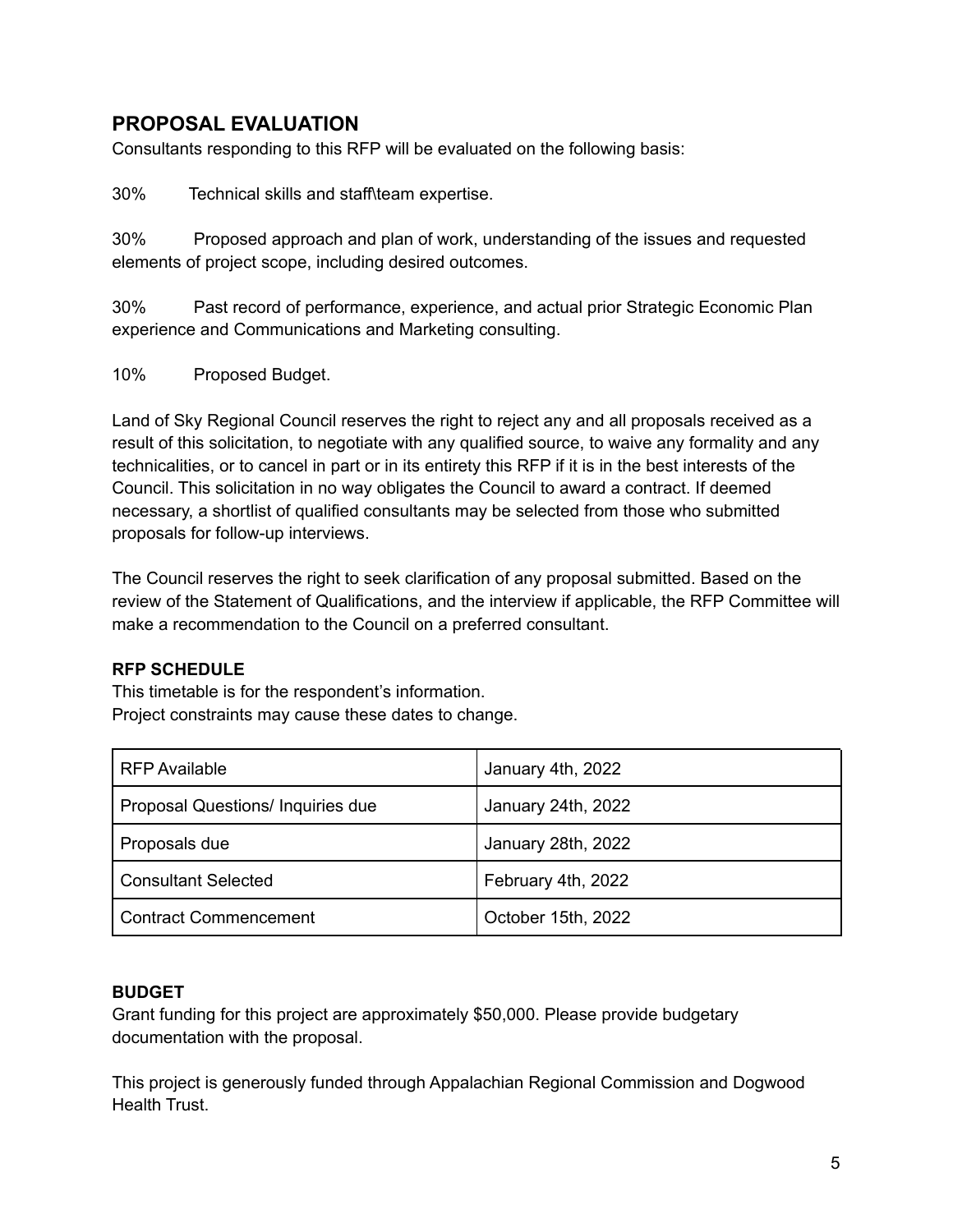### **CONTACT**

Questions or requests for additional information regarding this RFP should be directed to: Sara Nichols, Regional and Environmental Planner, Land of Sky Regional Council [sara@landofsky.org](mailto:sara@landofsky.org)

### **TERMS AND CONDITIONS**

**Freedom of Information** Respondents are advised that any and all materials submitted in response to this RFP shall become the sole property of Land of Sky Regional Council and shall be subject to the provisions of North Carolina General Statutes, Chapter 132 (Freedom of Information).

**Incurred Costs** This request for qualifications does not commit Land of Sky Regional Council to award a contract or to pay any costs incurred in the preparation of a response to this request. Land of Sky Regional Council will not be liable in any way for any costs incurred by respondents in replying to this RFP.

**Right to Cancel** Land of Sky Regional Council reserves the right to cancel this RFP at any time and to decide not to consider any or all of the respondents submitting information in response to this request.

**Severability** If any terms or provisions of this Request for Qualification shall be found to be illegal or unenforceable, then such term or provision shall be deemed stricken and the remaining portions of this document shall remain in full force and effect.

**Collusion** By responding, the firm implicitly states that his/her proposal has not been made in connection with any other competing firm submitting a separate response to this RFP; is in all respects fair; and has been submitted without collusion or fraud.

**Oral Presentation/Interview** Respondents who submit a proposal in response to this RFP may be required to give an oral presentation of their proposal to Land of Sky Regional Council. This provides an opportunity for the respondent to clarify or elaborate on the proposal. These are fact-finding and explanation sessions only and do not include negotiation. Land of Sky Regional Council will schedule the time and location of these presentations. Oral presentations are an option of Land of Sky Regional Council and may or may not be conducted.

**Affirmative Action** Land of Sky Regional Council is an equal opportunity employer and requires an affirmative action policy from all contractors and vendors as a condition of doing business, as per Federal Order 11246. By signing the Response Page for this RFP, all respondents agree to this condition of doing business.